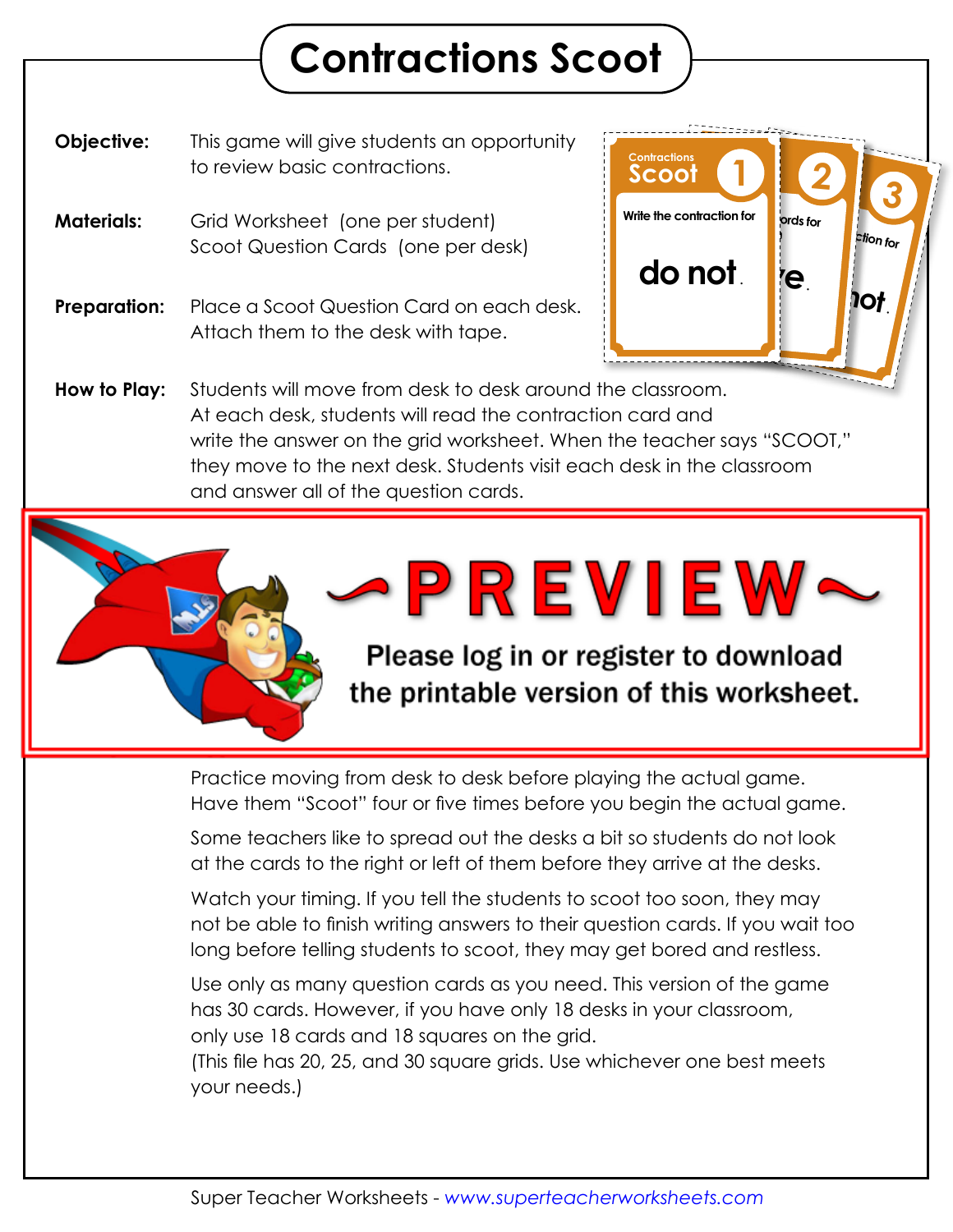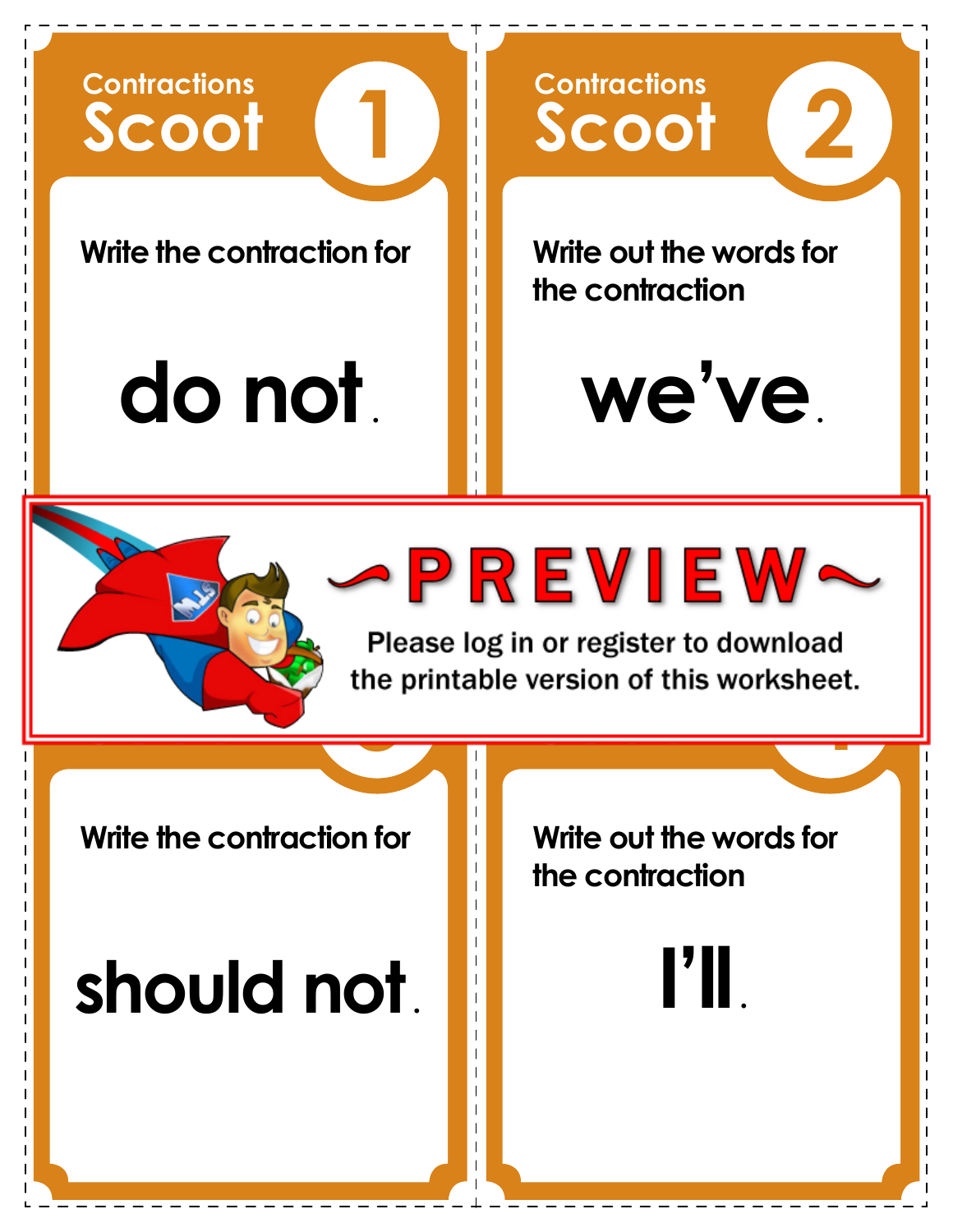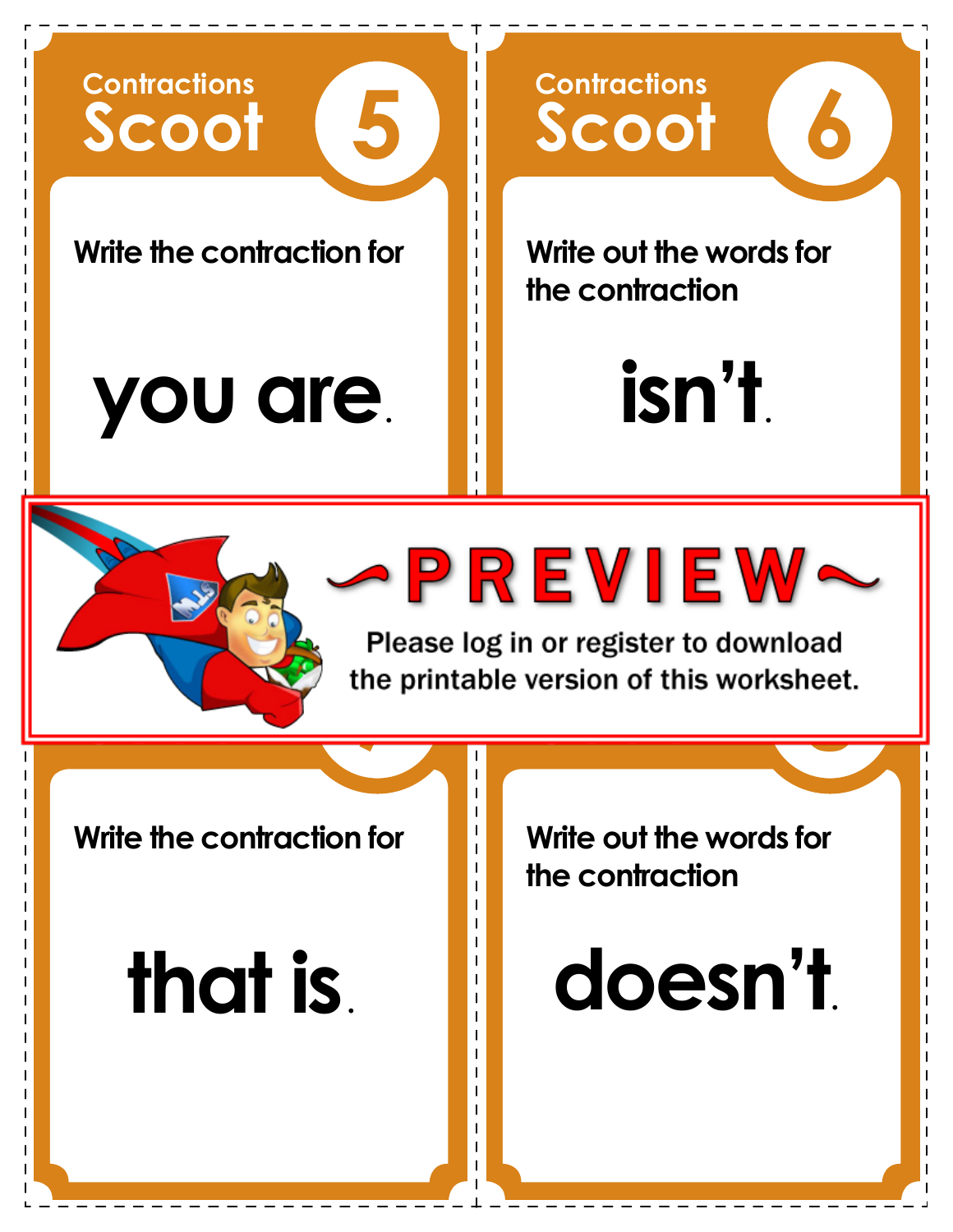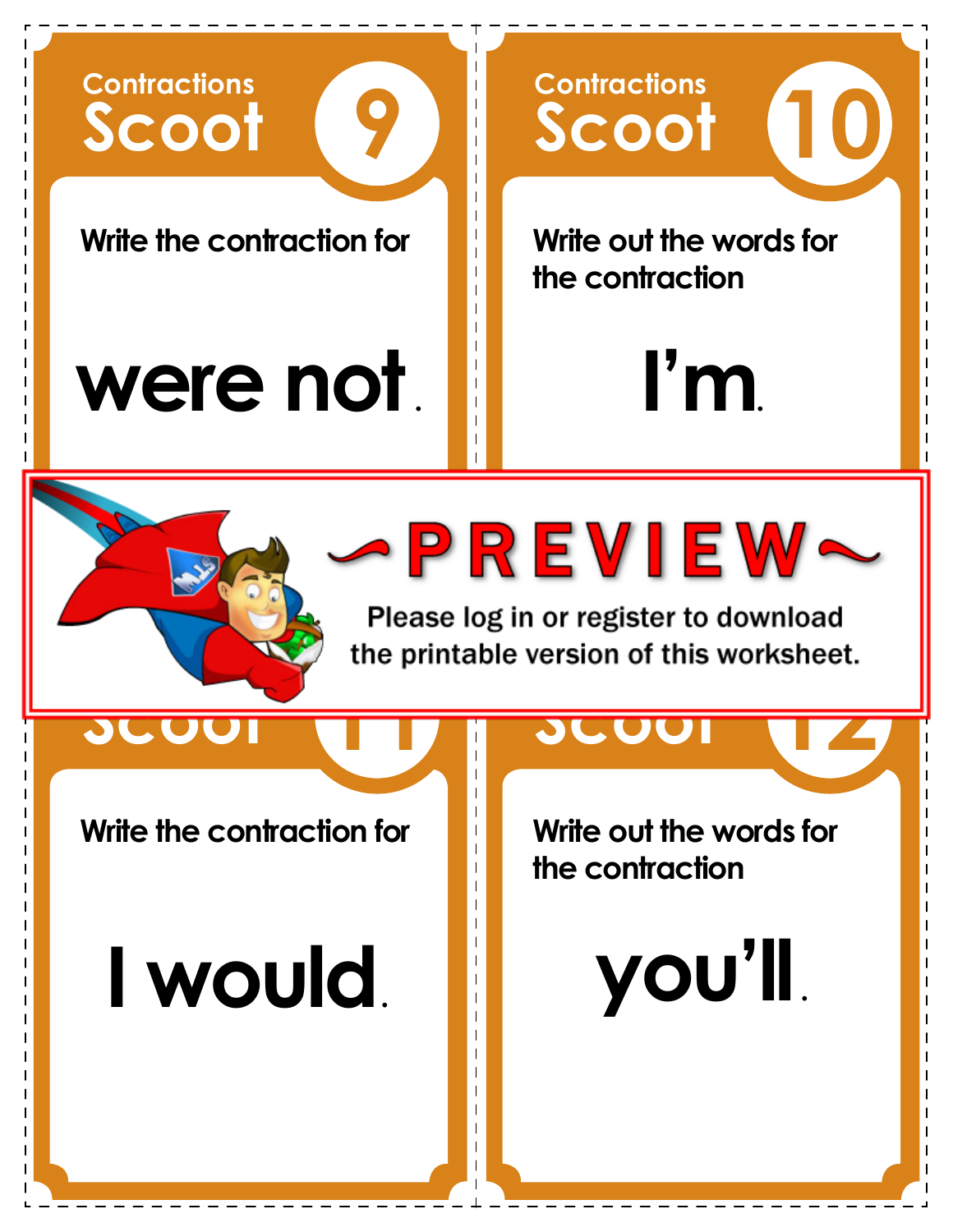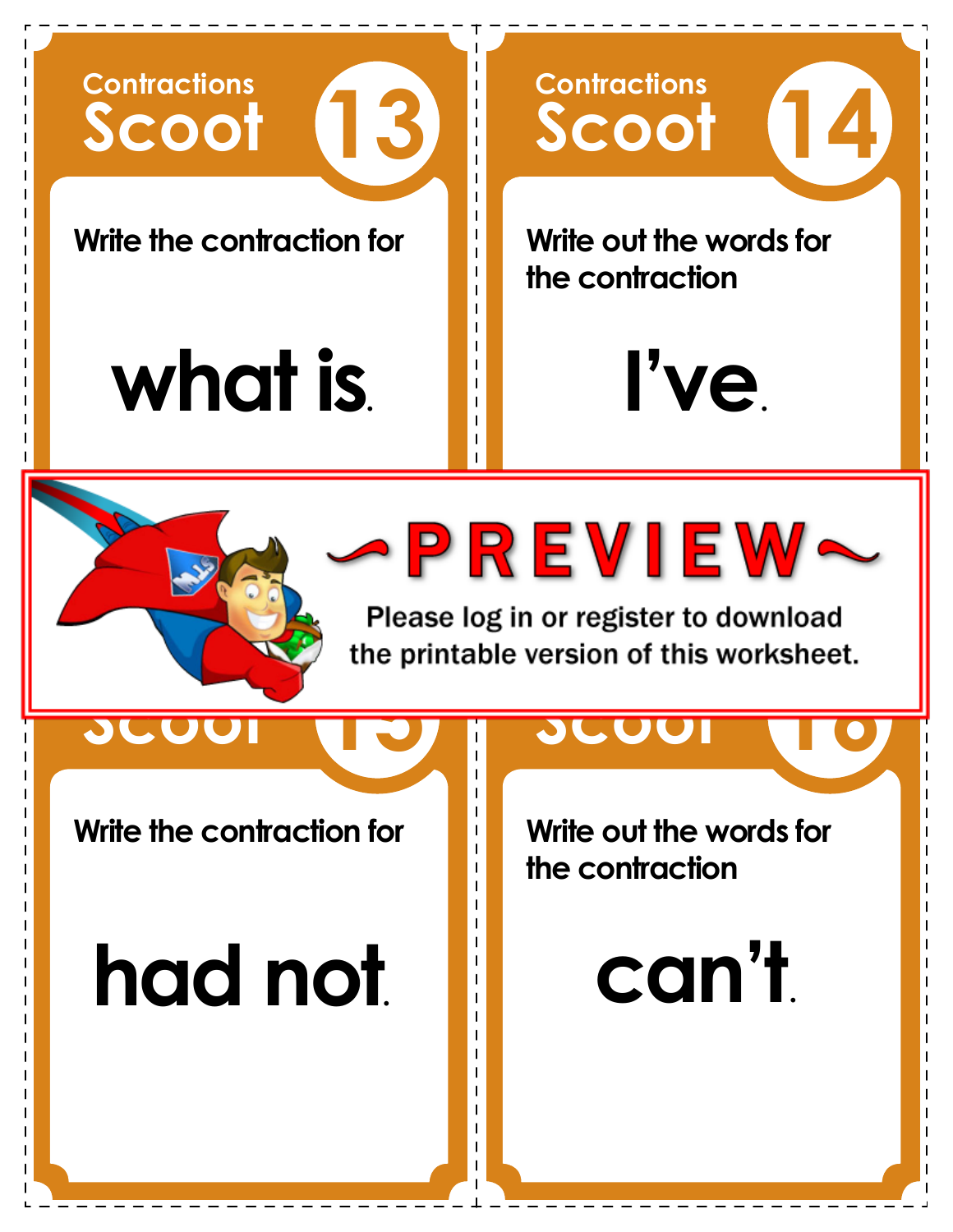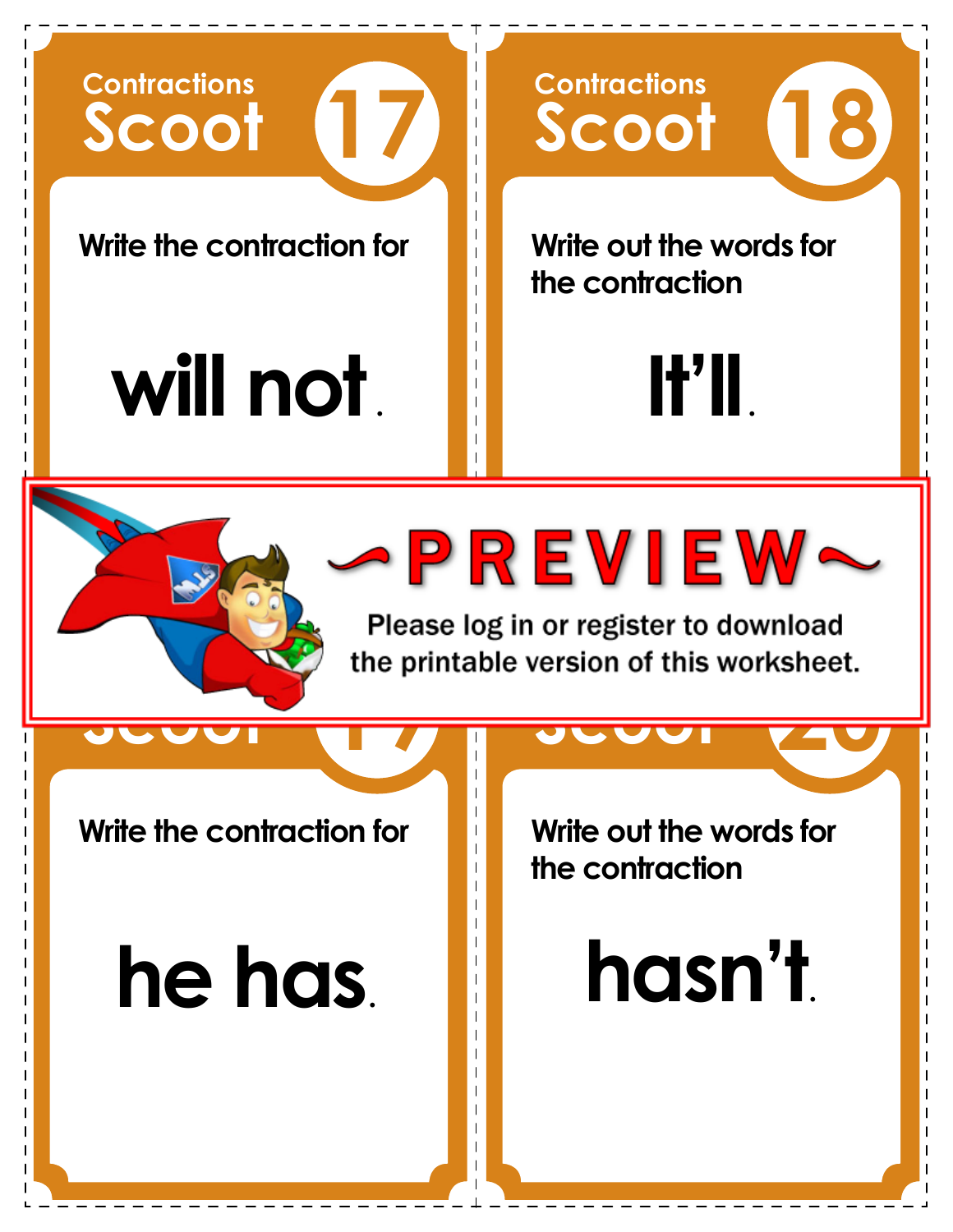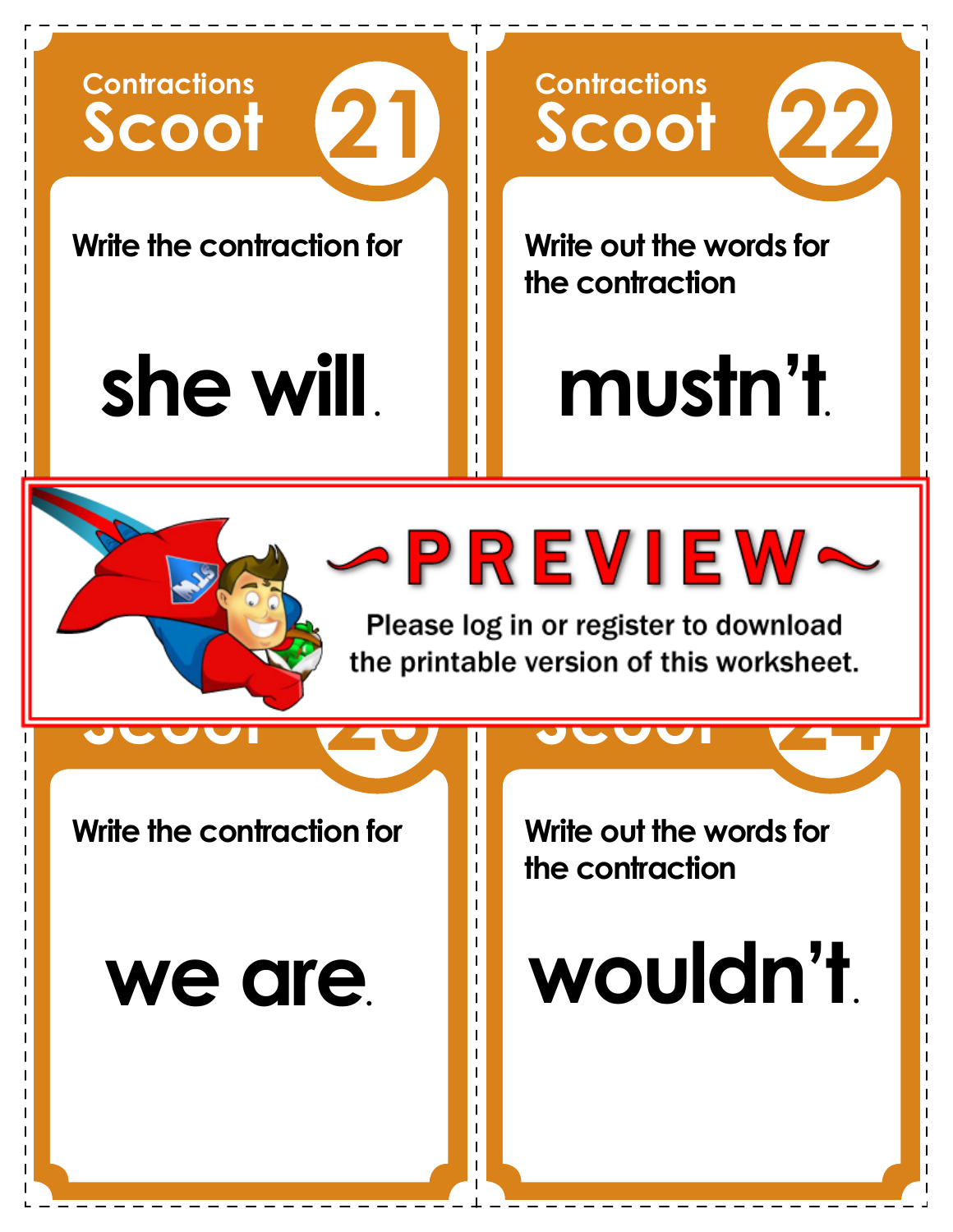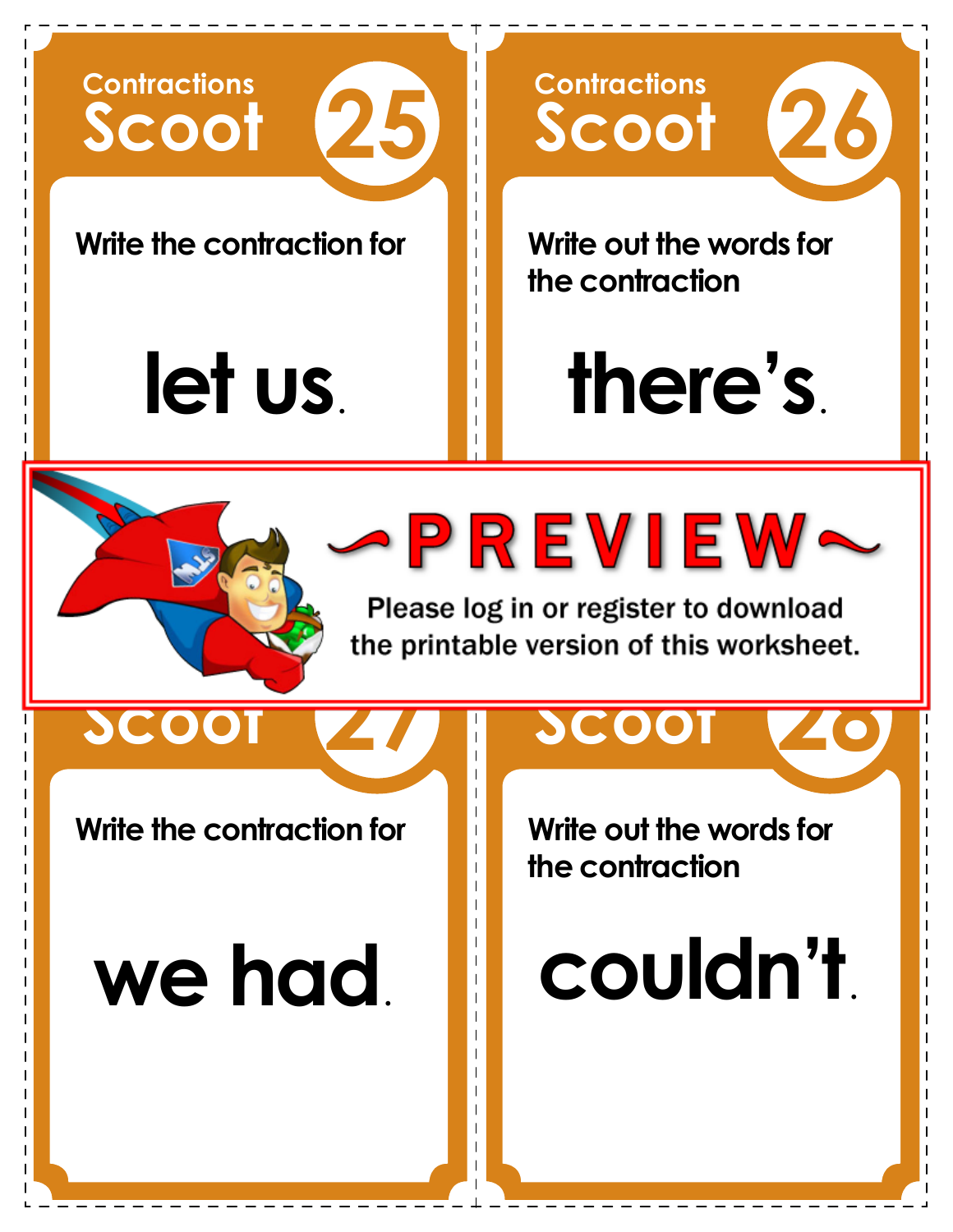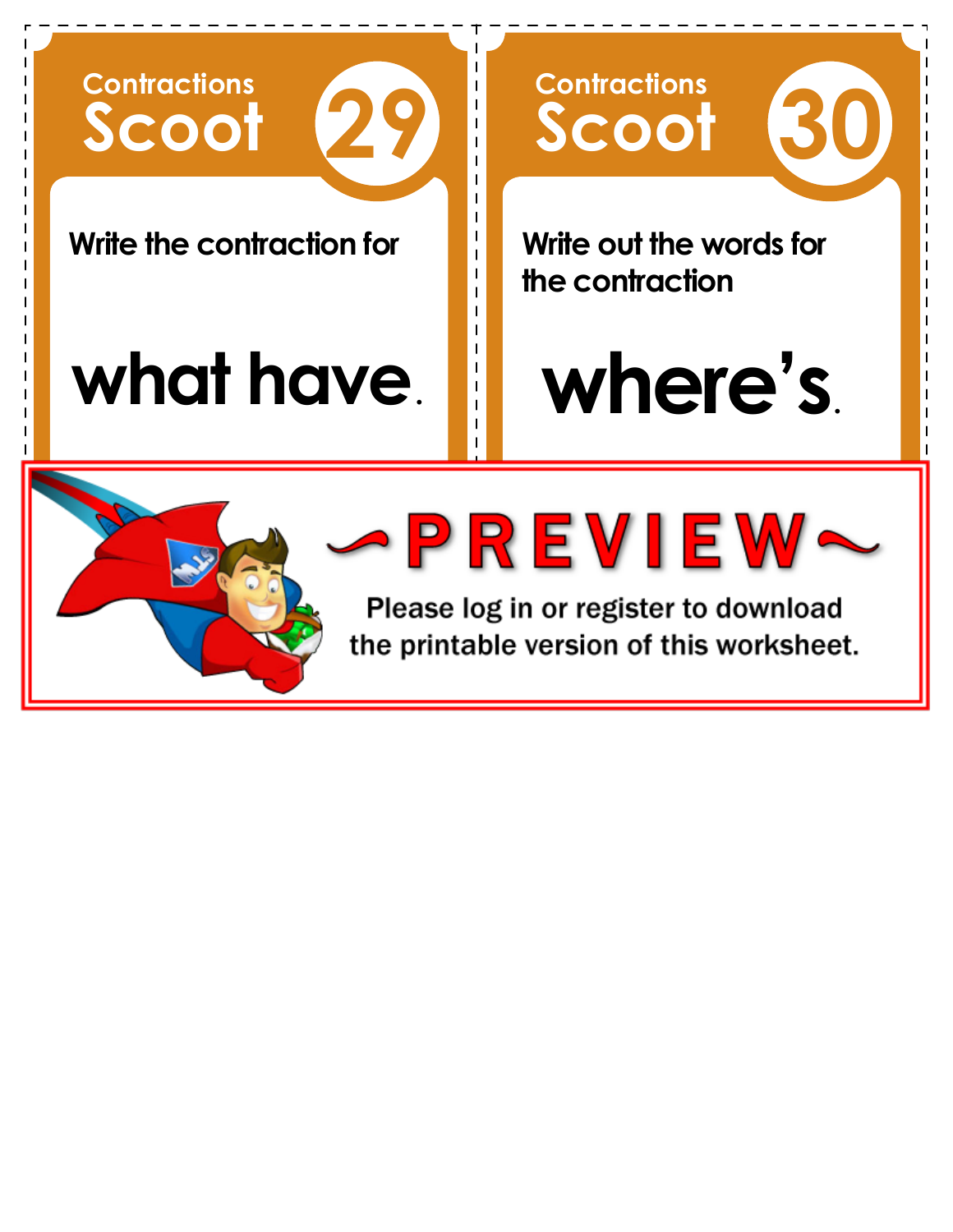Name:



Super Teacher Worksheets - *www.superteacherworksheets.com*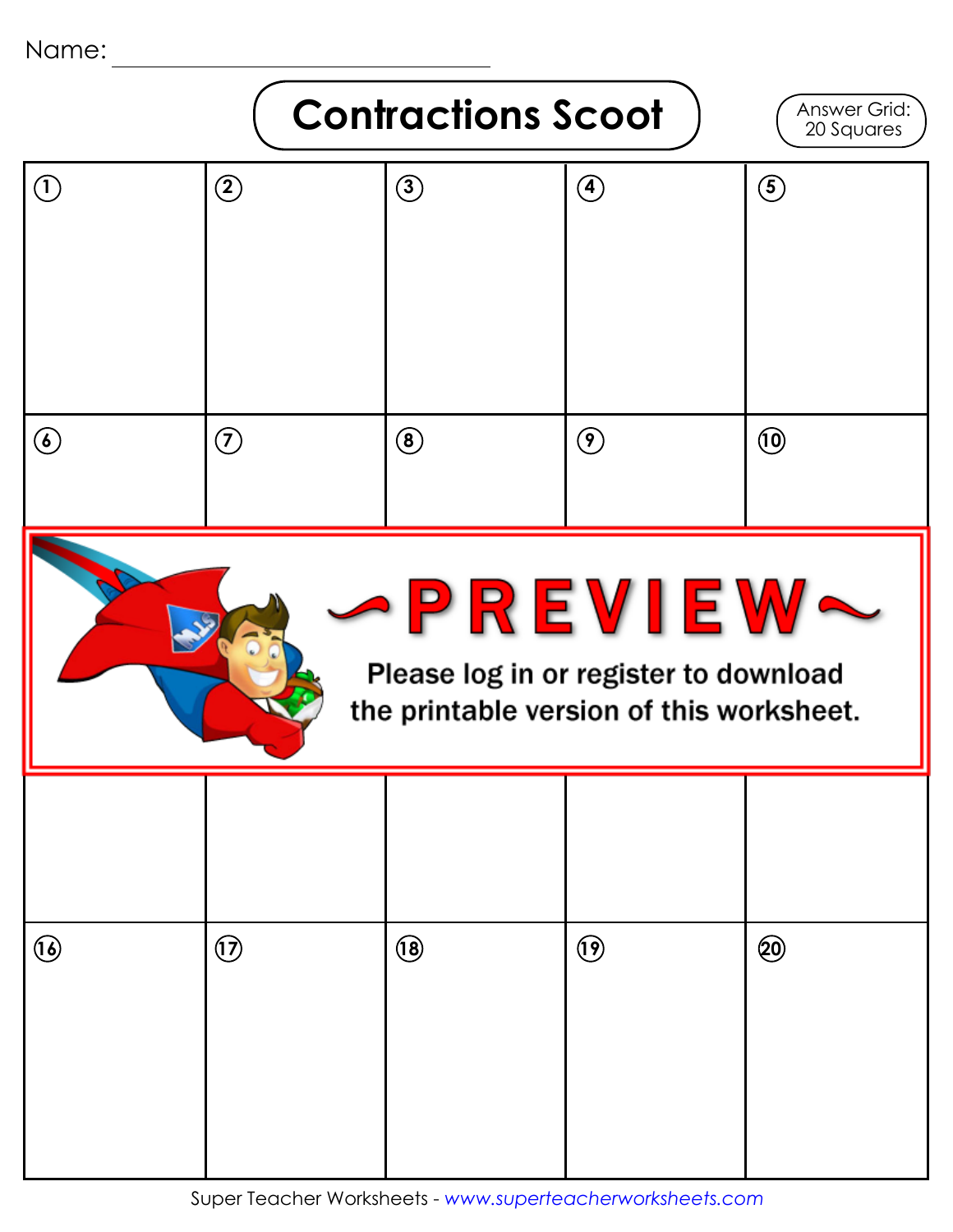Name:

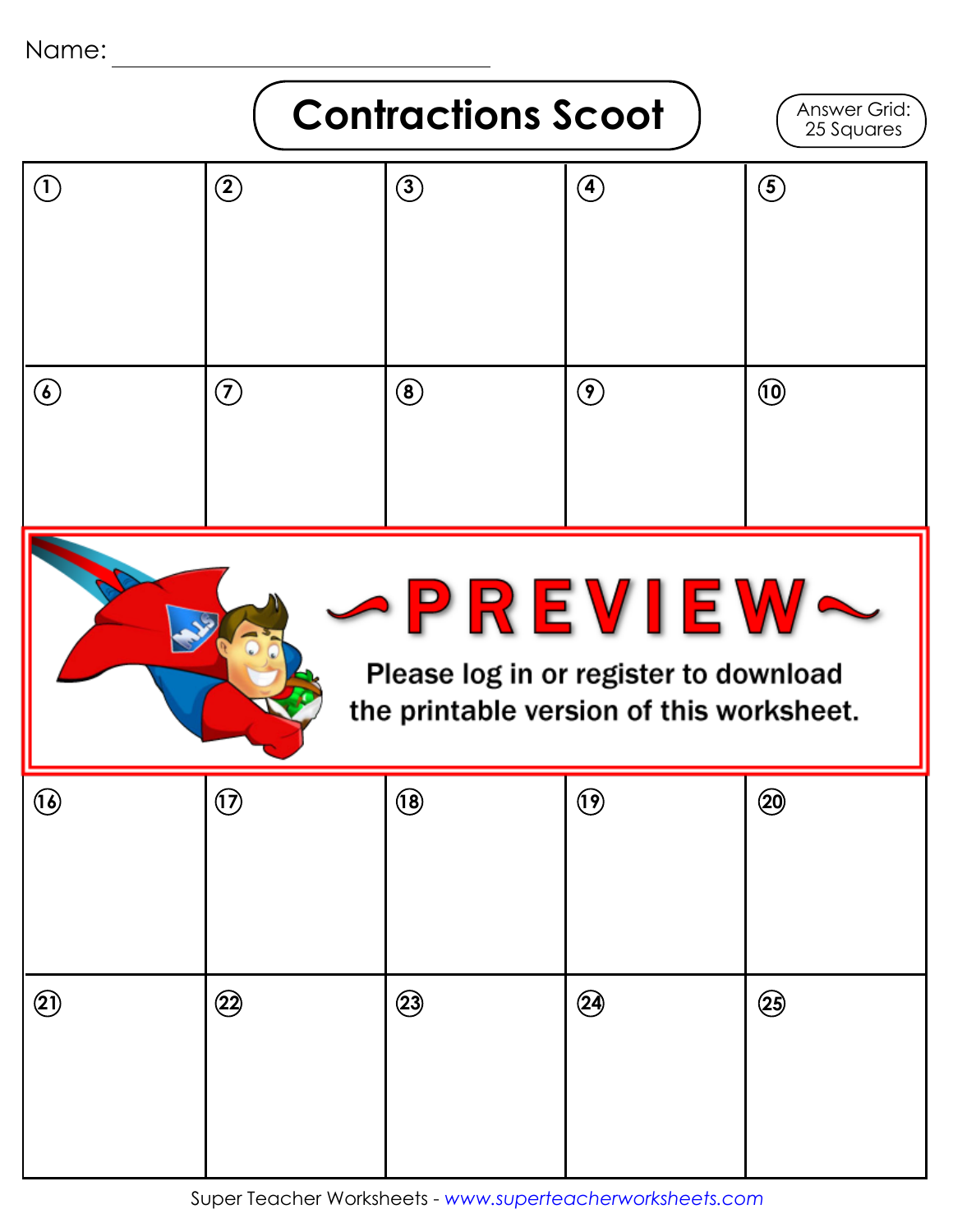Name:

## **Contractions Scoot**